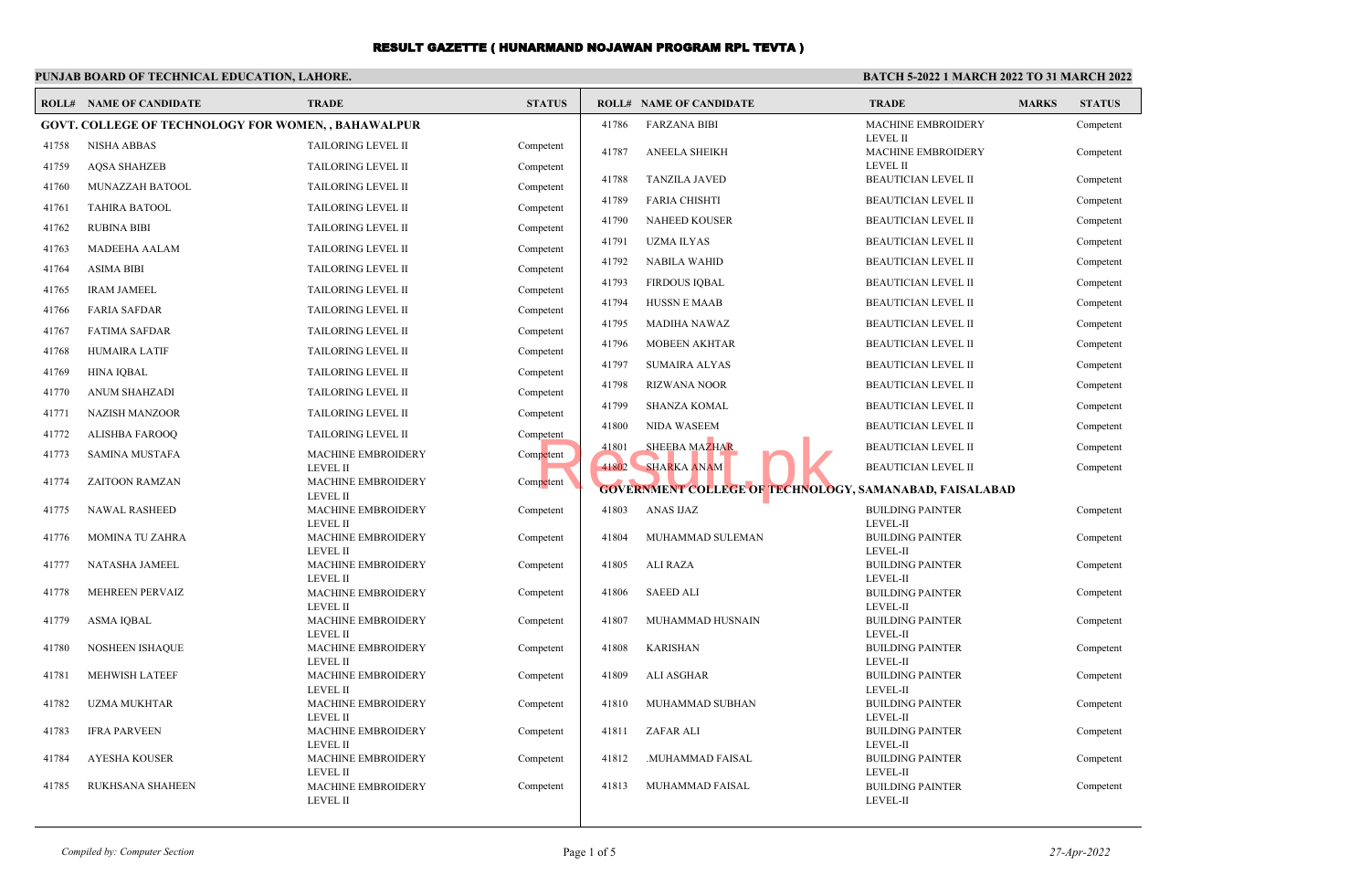## **PUNJAB BOARD OF TECHNICAL EDUCATION, LAHORE.**

### **BATCH 5-2022 1 MARCH 2022 TO 31 MARCH 2022**

| ROLL# | <b>NAME OF CANDIDATE</b> | <b>TRADE</b>                                           | <b>STATUS</b> |       | <b>ROLL# NAME OF CANDIDATE</b>                             | <b>MARKS</b><br><b>TRADE</b>              | <b>STATUS</b> |
|-------|--------------------------|--------------------------------------------------------|---------------|-------|------------------------------------------------------------|-------------------------------------------|---------------|
| 41814 | <b>SABIR HUSSAIN</b>     | <b>BUILDING PAINTER</b>                                | Competent     | 41847 | MUHAMMAD HUSAIN                                            | ELECTRICIAN LEVEL II                      | Competent     |
| 41815 | <b>WAQAS WAHEED</b>      | <b>LEVEL-II</b><br><b>BUILDING PAINTER</b>             | Competent     | 41848 | NAVEED ABDUL MAJEED                                        | AUTO MECHANIC (PETROL)<br><b>LEVEL II</b> | Competent     |
| 41816 | MUDASSAR HUSSAIN         | <b>LEVEL-II</b><br><b>BUILDING PAINTER</b><br>LEVEL-II | Competent     | 41849 | <b>SHOAIB NASEEM SALEEM</b>                                | AUTO MECHANIC (PETROL)<br><b>LEVEL II</b> | Competent     |
| 41817 | MUHAMMAD ALI             | <b>BUILDING PAINTER</b><br><b>LEVEL-II</b>             | Competent     | 41850 | <b>ATIF WASEEM</b>                                         | AUTO MECHANIC (PETROL)<br><b>LEVEL II</b> | Competent     |
| 41818 | HAFIZ SAIM MUSHTAQ       | COOK LEVEL II                                          | Competent     | 41851 | MUHAMMAD BASHIR AHMAD                                      | AUTO MECHANIC (PETROL)<br><b>LEVEL II</b> | Competent     |
| 41819 | <b>IQRA AKHTAR</b>       | COOK LEVEL II                                          | Competent     | 41852 | <b>AHSAN MANSOOR</b>                                       | AUTO MECHANIC (PETROL)                    | Competent     |
| 41820 | MUNAHIL MANZOOR          | <b>COOK LEVEL II</b>                                   | Competent     | 41853 | <b>HASSAN ABBAS</b>                                        | <b>LEVEL II</b><br>AUTO MECHANIC (PETROL) | Competent     |
| 41821 | <b>NOREEN RAZZAQ</b>     | <b>COOK LEVEL II</b>                                   | Competent     |       |                                                            | <b>LEVEL II</b>                           |               |
| 41822 | <b>ZUNAIRA</b>           | COOK LEVEL II                                          | Competent     | 41854 | <b>TALHA NASIR</b>                                         | AUTO MECHANIC (PETROL)<br><b>LEVEL II</b> | Competent     |
| 41823 | <b>ARBAZ MUSTAFA</b>     | COOK LEVEL II                                          | Competent     | 41855 | MUHAMMAD NADEEM                                            | AUTO MECHANIC (PETROL)                    | Competent     |
| 41824 | <b>FASEEHA FATIMA</b>    | COOK LEVEL II                                          | Competent     | 41856 | MUHAMMAD FAIZAN ALI                                        | <b>LEVEL II</b><br>AUTO MECHANIC (PETROL) | Competent     |
| 41825 | <b>RABIA RASHID</b>      | <b>COOK LEVEL II</b>                                   | Competent     |       |                                                            | <b>LEVEL II</b>                           |               |
| 41826 | RIMSHA MEHAK             | <b>COOK LEVEL II</b>                                   | Competent     | 41857 | MUHAMMAD HASEEB                                            | AUTO MECHANIC (PETROL)<br><b>LEVEL II</b> | Competent     |
| 41827 | MINAHIL MARYAM           | COOK LEVEL II                                          | Competent     | 41858 | MUHAMMAD SHAFIQ                                            | AUTO MECHANIC (PETROL)                    | Competent     |
| 41828 | <b>ABU SUFYAN</b>        | <b>COOK LEVEL II</b>                                   | Competent     | 41859 | <b>ZAIN UL ABIDEEN</b>                                     | <b>LEVEL II</b><br>AUTO MECHANIC (PETROL) | Competent     |
| 41829 | <b>SEERAT FATIMA</b>     | <b>COOK LEVEL II</b>                                   | Competent     |       |                                                            | <b>LEVEL II</b>                           |               |
| 41830 | <b>JAVARIA FATIMA</b>    | COOK LEVEL II                                          | Competent     | 41860 | <b>NOMAN ALI</b>                                           | AUTO MECHANIC (PETROL)<br><b>LEVEL II</b> | Competent     |
| 41831 | <b>HAMNA TARIQ</b>       | COOK LEVEL II                                          | Competent     | 41861 | MUHAMMAD ASIM                                              | AUTO MECHANIC (PETROL)                    | Competent     |
| 41832 | MUHAMMAD EHSAN           | COOK LEVEL II                                          | Competent     |       |                                                            | <b>LEVEL II</b>                           |               |
| 41833 | MUHAMMAD QASIM           | ELECTRICIAN LEVEL II                                   | Competent     | 41862 | MUHAMMAD SAJID                                             | AUTO MECHANIC (PETROL)<br><b>LEVEL II</b> | Competent     |
| 41834 | SHAHID MEHMOOD           | ELECTRICIAN LEVEL II                                   | Competent     |       | GOVERNMENT COLLEGE OF TECHNOLOGY FOR WOMEN, PEOPLE COLONY, |                                           |               |
| 41835 | <b>ASIF ALI RAZA</b>     | ELECTRICIAN LEVEL II                                   | Competent     | 41863 | <b>FAISALABAD</b><br><b>RIMSHA</b>                         | TAILORING LEVEL II                        | Competent     |
| 41836 | <b>AHSAN RAZZAQ</b>      | ELECTRICIAN LEVEL II                                   | Competent     | 41864 | <b>KHAIR UN NISA</b>                                       | TAILORING LEVEL II                        | Absent        |
| 41837 | MUHAMMAD ADNAN           | ELECTRICIAN LEVEL II                                   | Competent     | 41865 | <b>SANIA SABIR</b>                                         | TAILORING LEVEL II                        | Competent     |
| 41838 | MUHAMMAD NAVEED          | ELECTRICIAN LEVEL II                                   | Competent     | 41866 | <b>SAIRA ISHAQ</b>                                         | TAILORING LEVEL II                        | Competent     |
| 41839 | <b>ABDUL RAHMAN</b>      | ELECTRICIAN LEVEL II                                   | Competent     | 41867 | <b>SAWERA</b>                                              | TAILORING LEVEL II                        | Competent     |
| 41840 | MUHAMMAD RASHID          | ELECTRICIAN LEVEL II                                   | Competent     | 41868 | <b>ANMBREEN</b>                                            | TAILORING LEVEL II                        | Competent     |
| 41841 | <b>MOHSIN RAZA</b>       | ELECTRICIAN LEVEL II                                   | Competent     | 41869 | <b>IQRA</b>                                                | TAILORING LEVEL II                        | Competent     |
| 41842 | <b>AHMED DIN</b>         | ELECTRICIAN LEVEL II                                   | Competent     | 41870 | ZAINAB YAQOOB                                              | <b>TAILORING LEVEL II</b>                 | Competent     |
| 41843 | <b>SHAKEEL AHMED</b>     | ELECTRICIAN LEVEL II                                   | Competent     | 41871 | <b>AMNA ARSHAD</b>                                         | <b>TAILORING LEVEL II</b>                 | Competent     |
| 41844 | <b>HASEEB MAQSOOD</b>    | ELECTRICIAN LEVEL II                                   | Competent     | 41872 | <b>SADIA SAJJAD</b>                                        | <b>TAILORING LEVEL II</b>                 | Competent     |
| 41845 | <b>TARIQ YASIN BUTT</b>  | ELECTRICIAN LEVEL II                                   | Competent     | 41873 | <b>SAIRA YASEEN</b>                                        | <b>TAILORING LEVEL II</b>                 | Competent     |
| 41846 | <b>ALI HAMZA</b>         | ELECTRICIAN LEVEL II                                   | Competent     |       |                                                            |                                           |               |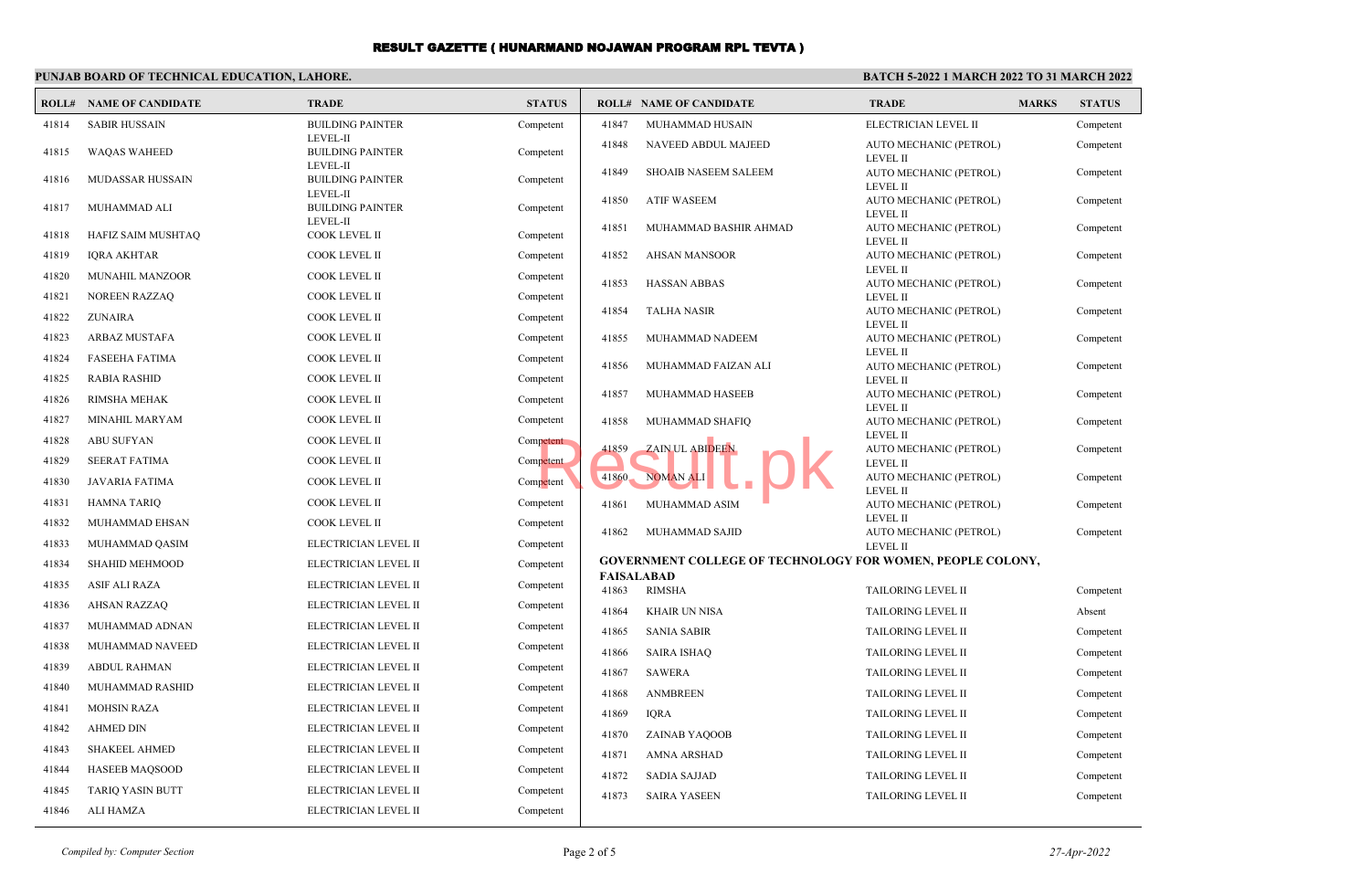#### **PUNJAB BOARD OF TECHNICAL EDUCATION, LAHORE. BATCH 5-2022 1 MARCH 2022 TO 31 MARCH 2022 ROLL# NAME OF CANDIDATE TRADE STATUS ROLL# NAME OF CANDIDATE TRADE MARKS STATUS** 41874 AYESHA JAMIL TAILORING LEVEL II Competent 41875 RIMSHA JAMIL TAILORING LEVEL II Competent 41876 FARHAT RAUF TAILORING LEVEL II Competent 41877 AYESHA BIBI BEAUTICIAN LEVEL II Competent 41878 FOZIA NAEEM BEAUTICIAN LEVEL II Competent 41879 KIRAN SAMIULLAH BEAUTICIAN LEVEL II Competent 41880 AYESHA SEHAR BEAUTICIAN LEVEL II Competent 41881 TAYYABA NAZIR BEAUTICIAN LEVEL II Competent 41882 AYESHA NAZIR BEAUTICIAN LEVEL II Absent 41883 RASHIDA SHAFIQUE BEAUTICIAN LEVEL II Competent 41884 AFSHAN JAVED BEAUTICIAN LEVEL II Competent 41885 AQSA WALI BEAUTICIAN LEVEL II Competent 41886 MALIHA NAZ BEAUTICIAN LEVEL II Absent 41887 TEHMINA ANWAR BEAUTICIAN LEVEL II Competent 41888 HINA JAVED BEAUTICIAN LEVEL II Competent 41889 LARAIB AKBAR KHAN BEAUTICIAN LEVEL II Competent 41890 ABEEHA SAEED BEAUTICIAN LEVEL II Competent 41891 HUMA SAEED BEAUTICIAN LEVEL II Competent 41892 SAMRA AZHAR TAILORING LEVEL II Absent **GOVT. COLLEGE OF TECHNOLOGY, SHAHKOT ROAD,, SANGLA HILLS** 41893 MUSTENSIR HUSSAIN ELECTRICIAN LEVEL II Competent 41894 MUHAMMAD FAHEEM ANJUM ELECTRICIAN LEVEL II Competent 41895 QAYYUM ASGHAR ELECTRICIAN LEVEL II Competent 41896 MUHAMMAD AWAIS ELECTRICIAN LEVEL II Competent 41897 MUHAMMAD UMAR ALI ELECTRICIAN LEVEL II Competent 41898 USMAN KHALID ELECTRICIAN LEVEL II Competent 41899 MUHAMMAD ZIA UL HAQ ELECTRICIAN LEVEL II Competent 41900 MUHAMMAD BIYAMIN ELECTRICIAN LEVEL II Competent 41901 TALHA SAFEER ELECTRICIAN LEVEL II Competent 41902 MUHAMMAD IHTASHAM SHABBIR ELECTRICIAN LEVEL II Competent 41903 MUHAMMAD SAMI UR REHMAN ELECTRICIAN LEVEL II Competent 41904 HAQ NAWAZ ELECTRICIAN LEVEL II Competent 41905 RAEES LATIF ELECTRICIAN LEVEL II Competent 41906 MUHAMMAD ZAHEER ELECTRICIAN LEVEL II Competent 41907 MUHAMMAD SALEEM ZAHID ELECTRICIAN LEVEL II Competent 41908 SFYAN MUSTAFA ELECTRICIAN LEVEL II Competent 41909 MUHAMMAD SHAKEEB MUBARAK ELECTRICIAN LEVEL II Competent 41910 BILAL MANZOOR ELECTRICIAN LEVEL II Competent 41911 HASSAN MUJTABA ELECTRICIAN LEVEL II Competent 41912 ALI HAIDER ELECTRICIAN LEVEL II Competent 41913 MUHAMMAD ASADULLAH AMIN ELECTRICIAN LEVEL II Competent 41914 MUHAMMAD IMRAN ELECTRICIAN LEVEL II Competent 41915 ALI HAMZA ELECTRICIAN LEVEL II Competent 41916 MUHAMMAD AHSIN ELECTRICIAN LEVEL II Competent 41917 MUHAMMAD ASHIR SAMIR ELECTRICIAN LEVEL II Competent 41918 HAMZA AKRAM ELECTRICIAN LEVEL II Competent 41919 EHSAN ALI ELECTRICIAN LEVEL II Competent 41920 ABDUL REHMAN ELECTRICIAN LEVEL II Competent 41921 ALI RAZA ELECTRICIAN LEVEL II Competent 41922 ARIF ALI ELECTRICIAN LEVEL II Competent 41923 HASSAN ALI ELECTRICIAN LEVEL II Competent 41924 SUED MUHTASIM SAJJAD ELECTRICIAN LEVEL II Competent 41925 FARHAN ASHRAF ELECTRICIAN LEVEL II Absent 41926 MUHAMMAD ZUBAIR ELECTRICIAN LEVEL II Competent 41927 SYED ALI SHERAZ ELECTRICIAN LEVEL II Absent 41928 MUHAMMAD JUNAID ELECTRICIAN LEVEL II Competent 41929 AMEER HAMZA ELECTRICIAN LEVEL II Competent 41930 NASIR ALI ELECTRICIAN LEVEL II Competent 41931 MUHAMMAD SHAKEEL ELECTRICIAN LEVEL II Competent 41932 USMAN ALI ELECTRICIAN LEVEL II Competent 41933 HAMZA ADREES WELDER LEVEL II Competent 41934 MUHAMMAD ZUBAIR WELDER LEVEL II Competent 41935 MUHAMMAD ASIF WELDER LEVEL II Competent 41936 HAMID ALI WELDER LEVEL II Competent 41937 MUHAMMAD SHAHID RAZA WELDER LEVEL II Competent 41938 SAAD AKBAR WELDER LEVEL II Competent 41939 MUHAMMAD WARIS ALI WELDER LEVEL II Competent 41940 WASEEM HASSAN WELDER LEVEL II Competent SUED MUHTASIM SAJJAD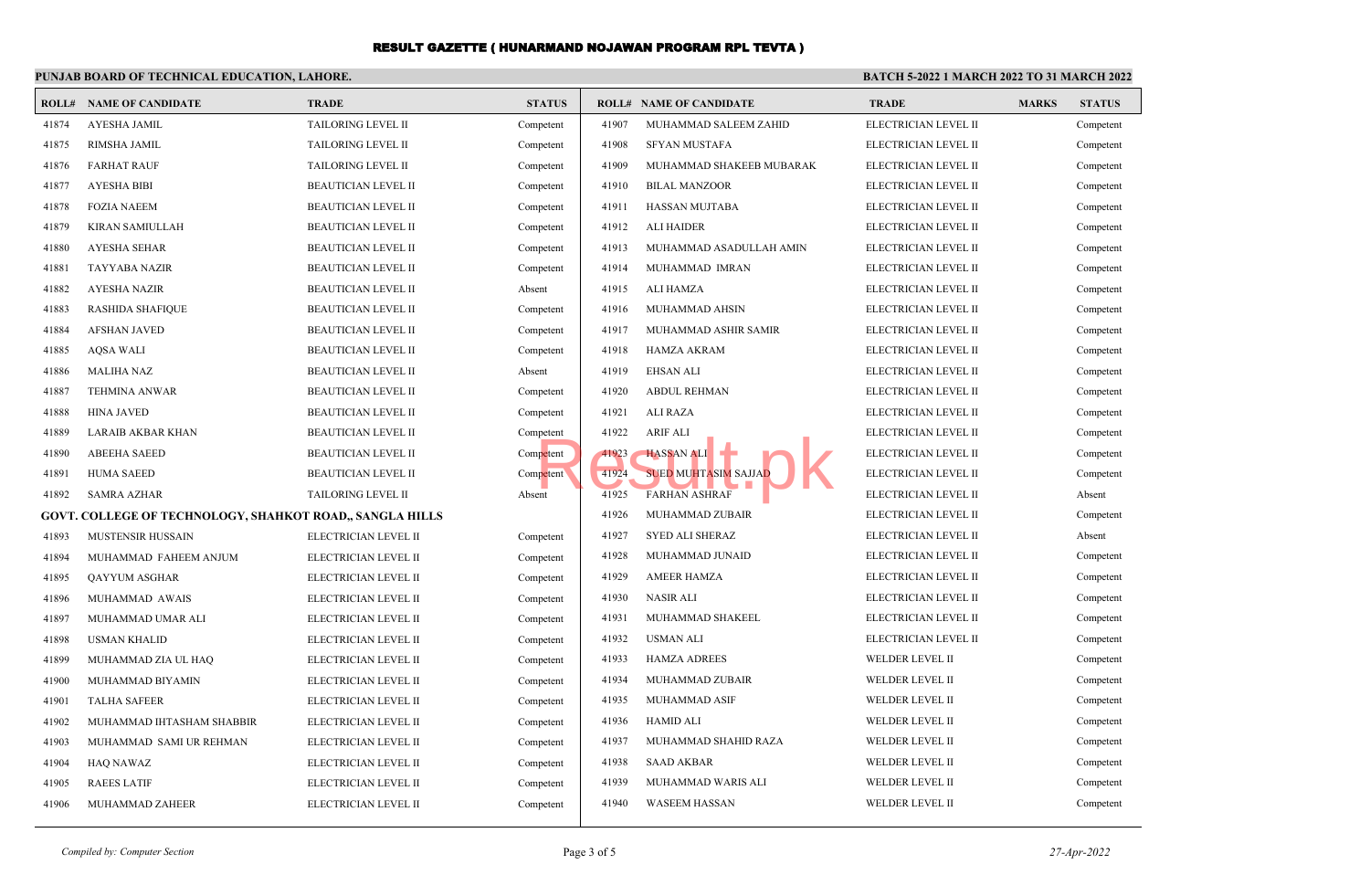#### **PUNJAB BOARD OF TECHNICAL EDUCATION, LAHORE. BATCH 5-2022 1 MARCH 2022 TO 31 MARCH 2022 ROLL# NAME OF CANDIDATE TRADE STATUS ROLL# NAME OF CANDIDATE TRADE MARKS STATUS** 41941 IMRAN SHABBIR WELDER LEVEL II Competent 41942 MUHAMMAD ALI WELDER LEVEL II Competent 41943 MUHAMMAD BILAL WELDER LEVEL II Absent 41944 QAISAR ABBAS WELDER LEVEL II Competent 41945 MUHAMMAD SARWAR WELDER LEVEL II Competent 41946 MUHAMMAD EJAZ WELDER LEVEL II Competent 41947 FAHID NASAR WELDER LEVEL II Competent 41948 ZAHID ALI WELDER LEVEL II Competent 41949 MUHAMMAD IMTISHAN WELDER LEVEL II Competent 41950 MUHAMMAD QAMAR UL ZAMAN WELDER LEVEL II Competent 41951 MUHAMMAD USMAN WELDER LEVEL II Competent 41952 ALI FAWAD WELDER LEVEL II Competent 41953 ZAHEER ABBAS WELDER LEVEL II Competent 41954 HAIDER KHAN WELDER LEVEL II Competent 41955 GHULAM JILANI WELDER LEVEL II Competent 41956 MUHAMMAD MUBEEN WELDER LEVEL II Absent 41957 MUHAMMAD AWAIS WELDER LEVEL II Competent 41958 FARYAD AHMAD RAZA WELDER LEVEL II Competent 41959 SHOAIB NASRULLAH WELDER LEVEL II Competent 41960 MUHAMMAD ALI SHAIR WELDER LEVEL II Competent 41961 SHARAFAT ALI WELDER LEVEL II Competent 41962 MUHAMMAD AFZAL WELDER LEVEL II Competent 41963 MUHAMMAD WAQAS WELDER LEVEL II Competent 41964 AHASN AKRAM WELDER LEVEL II Competent 41965 MUHAMMAD WAQAS WELDER LEVEL II Absent 41966 RAZA MUSTAFA WELDER LEVEL II Competent 41967 ABDUL WAQAR WELDER LEVEL II Competent 41968 MAJID ALI WELDER LEVEL II Competent 41969 ASAD ASHFAQ WELDER LEVEL II Competent 41970 BABAR WELDER LEVEL II Competent 41971 TANVEER RASOOL WELDER LEVEL II Competent 41972 MUHAMMAD SAJJAD WELDER LEVEL II Competent 41973 WIJAHAT HUSSAIN WELDER LEVEL II Competent 41974 MULAZAM HUSSIAN WELDER LEVEL II Competent 41975 MUHAMMAD IRFAN WELDER LEVEL II Competent 41976 MOHSIN AZEEM WELDER LEVEL II Competent 41977 AHMAD HASSAN WELDER LEVEL II Competent 41978 MUHAMMAD WAQAS WELDER LEVEL II Competent 41979 ALI HASSAN WELDER LEVEL II Competent 41980 GHAZANFER ALI WELDER LEVEL II Competent 41981 HAMZA RIASAT ALI WELDER LEVEL II Competent 41982 MUHAMMAD WALEED HASAN WELDER LEVEL II Competent **GOVT COLLEGE OF TECHNOLOGY, , RAHIM YAR KHAN** 41983 ABDUL REHMAN MASON LEVEL II Competent 41984 SAMRAN ABBAS MASON LEVEL II Competent 41985 SHAHZAD HUSSAIN MASON LEVEL II Competent 41986 SHAN MUHAMMAD MASON LEVEL II Competent 41987 ALI RAZA MASON LEVEL II Competent 41988 WARIS ALI MASON LEVEL II Competent 41989 HAIDER ALI MASON LEVEL II Competent 41990 MUHAMMAD FAISAL MASON LEVEL II Competent 41991 MUHAMMAD SALEEM MASON LEVEL II Competent 41992 MUHAMMAD SHOAIB MASON LEVEL II Competent 41993 SADAQAT ALI MASON LEVEL II Competent 41994 SHOAIB KHAN MASON LEVEL II Competent 41995 AHMAD RAZA SOHAIL MASON LEVEL II Competent 41996 ASAD ALI MASON LEVEL II Competent 41997 USAMA MUKHATR MASON LEVEL II Competent 41998 ABU BAKAR WELDER LEVEL II Competent 41999 MUHAMMAD ABDULLAH WELDER LEVEL II Competent 42000 MUHAMMAD NAVEED MUSTAFA WELDER LEVEL II Competent 42001 SHEHZAD AFAL WELDER LEVEL II Competent 42002 ABDUL RAZZAQ WELDER LEVEL II Competent 42003 ALI AHMAD WELDER LEVEL II Competent 42004 AHSAN SAEED WELDER LEVEL II Competent 42005 HAFIZ ABDUL KHALIQ WELDER LEVEL II Competent 42006 MUHAMMAD BILAL WELDER LEVEL II Competent 42007 MUHAMMAD AHMAD WELDER LEVEL II Competent FRAIDER ALI<br>
Petent (1991 MUHAMMAD FAISAL<br>
Petent (1992 MUHAMMAD SALEEM 1992 MUHAMMAD SHOAIB